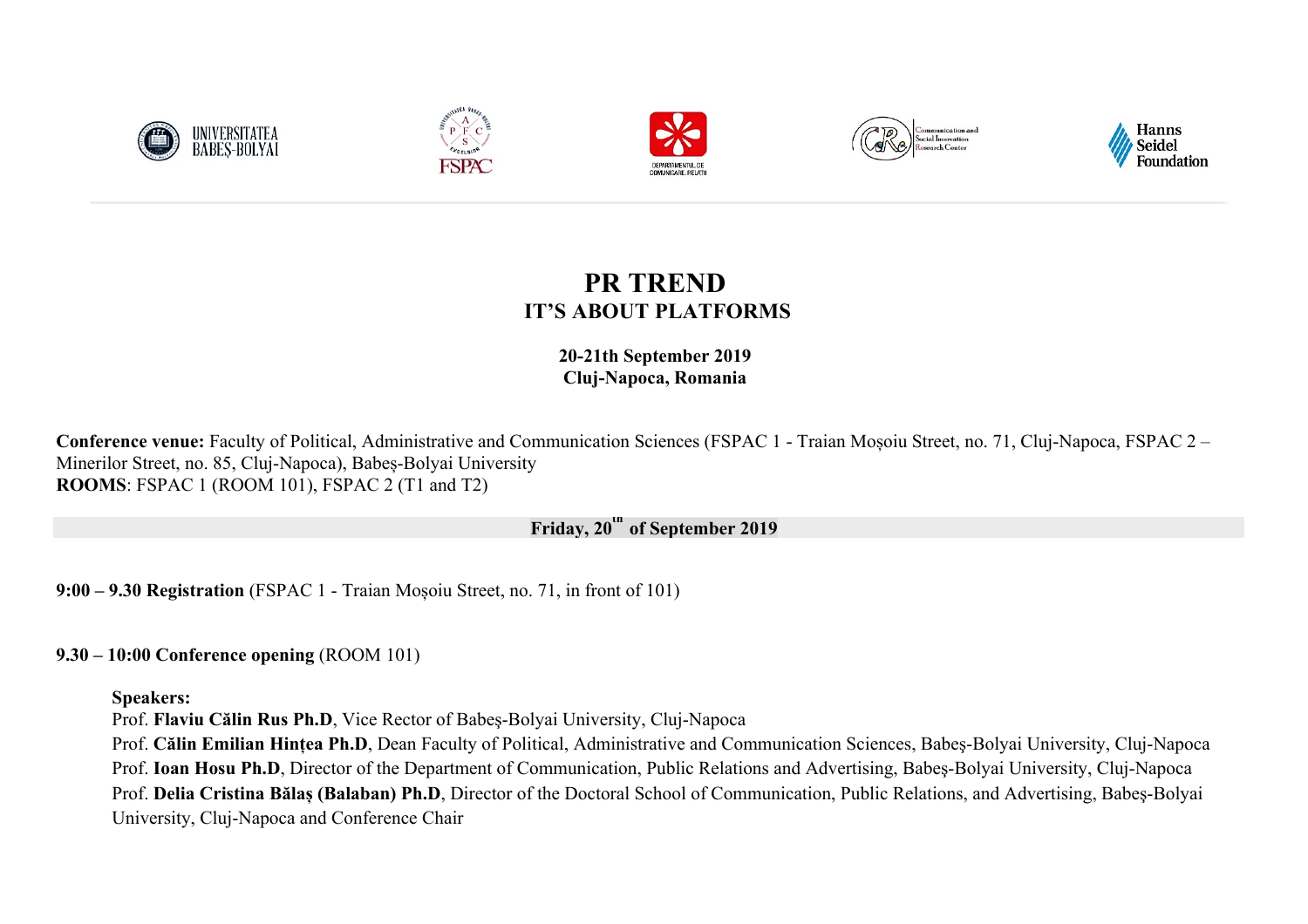### Prof. **Hans Peter Niedermeier Ph.D.,** Department Director, Hanns-Seidel Foundation, Germany **10:00 – 10.45 KEYNOTE SPEAKER** (ROOM 101)

Professor LUDWIG HILMER Ph.D Rector of the University of Applied Sciences Mittweida, Germany *Marketing and Gamification. What Historical Simulations (Back to the Future) and eSport-Technologies can contribute to University Marketing*

#### **10:45 – 11:30 KEYNOTE SPEAKER** (ROOM 101)

Professor AGNIESZKA STĘPIŃSKA, Ph.D Faculty of Political Science and Journalism Adam Mickiewicz University, Poznań, Poland *Between Reporting and Interpreting: Journalistic Voice in the News Media in Transitional Democracies*

#### **11:45– 12:30 - KEYNOTE SPEAKER** (ROOM 101)

Professor BRYAN REBER Ph.D Department Head, Advertising and Public Relations, University of Georgia, Athens, USA *Why Did They Do That!?: Lessons Learned From Recent U.S. Corporate Crises*

**12:30 – 13:30 – LUNCH BREAK (IN FRONT OF ROOM 101)**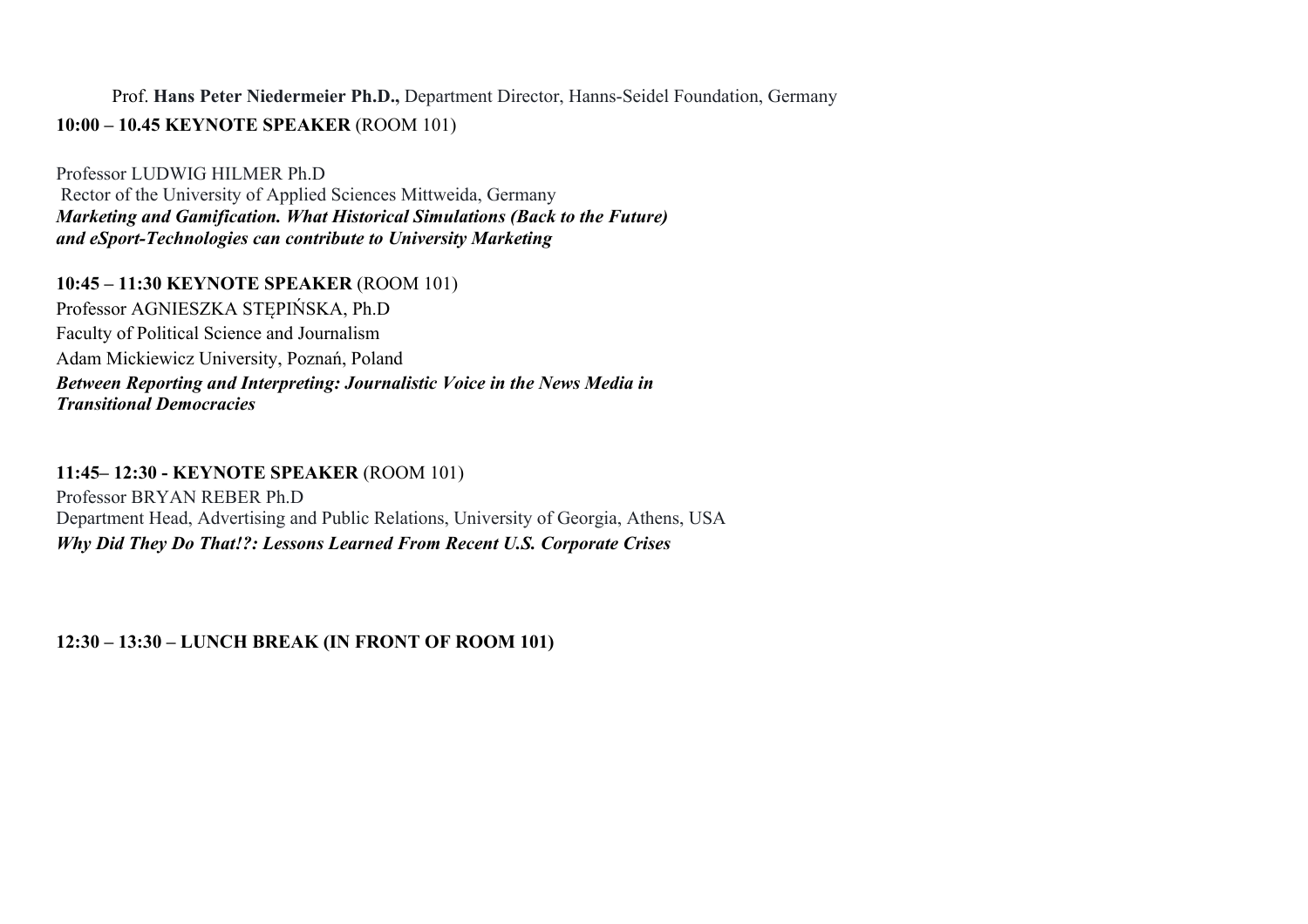#### **13:30– 14:45 PANEL 1 FAKE NEWS & DISINFORMATION IN THE POST-TRUTH ERA** Moderator: Professor **Delia Cristina Balaban** Ph.D (BBU) ROOM: TI

**Ioana PALADE** Ph.D candidate and Professor **Delia Cristina BALABAN** Ph.D (Babeș-Bolyai University) *Fake News, Health-related Fake News, and HPV-related False Information*

**Eugen-Adrian COJOCARIU** Ph.D candidate (Babeș-Bolyai University) *Romanian Audivisual Broadcasters – Fighting against Misinformation, Disinformation and Fake News*

Professor **Cristian RADU** Ph.D (Babeș-Bolyai University) *Postmodernism, Post-Truth, and Fake-News. Mass media and the Deconstruction of Public Sphere*

Associate Professor **Mihaela FRUNZĂ** Ph.D and Lecturer **Iulia GRAD** Ph.D (Babes-Bolyai University) *The Simulacra Man. Trusting and Believing in the Post-Truth Era*

**14:45 – 15:00 – coffee break (room T3)**

**13:30 – 14:45 PANEL 2 PERSPECTIVES ON MEDIA COMMUNICATION**  Moderator: Associate Professor **Mădălina Moraru** Ph.D (BU) ROOM: T2

#### **Andreea MOGOȘ** Ph.D**, Hanna Orsolya VINCZE** Ph.D, **Radu Mihai MEZA** Ph.D (Babeș-Bolyai University)

*Online news media Construction of Societal Concerns: Media Representations of Risks and Moral Panic in Romania and Audience Response*

**Ion NEGRILĂ** Ph.D candidate (Babeș-Bolyai University) *Bullying and Communication*

**Júlia Anna MAKKAI** Ph.D and **Beáta Hajnalka BERECKI** Ph.D candidate (Babeș-Bolyai University) *Alghoritmic Culture: An Approach to Interpretation and its Effects on Media Culture*

**Lucia Ana MUNTEAN** Ph.D candidate (Babeș-Bolyai University) *The National Handball, Football, Gymnastic, and Tennis Teams in the Romanian Online Press*

**14:45 – 15:00 – coffee break (room T3)**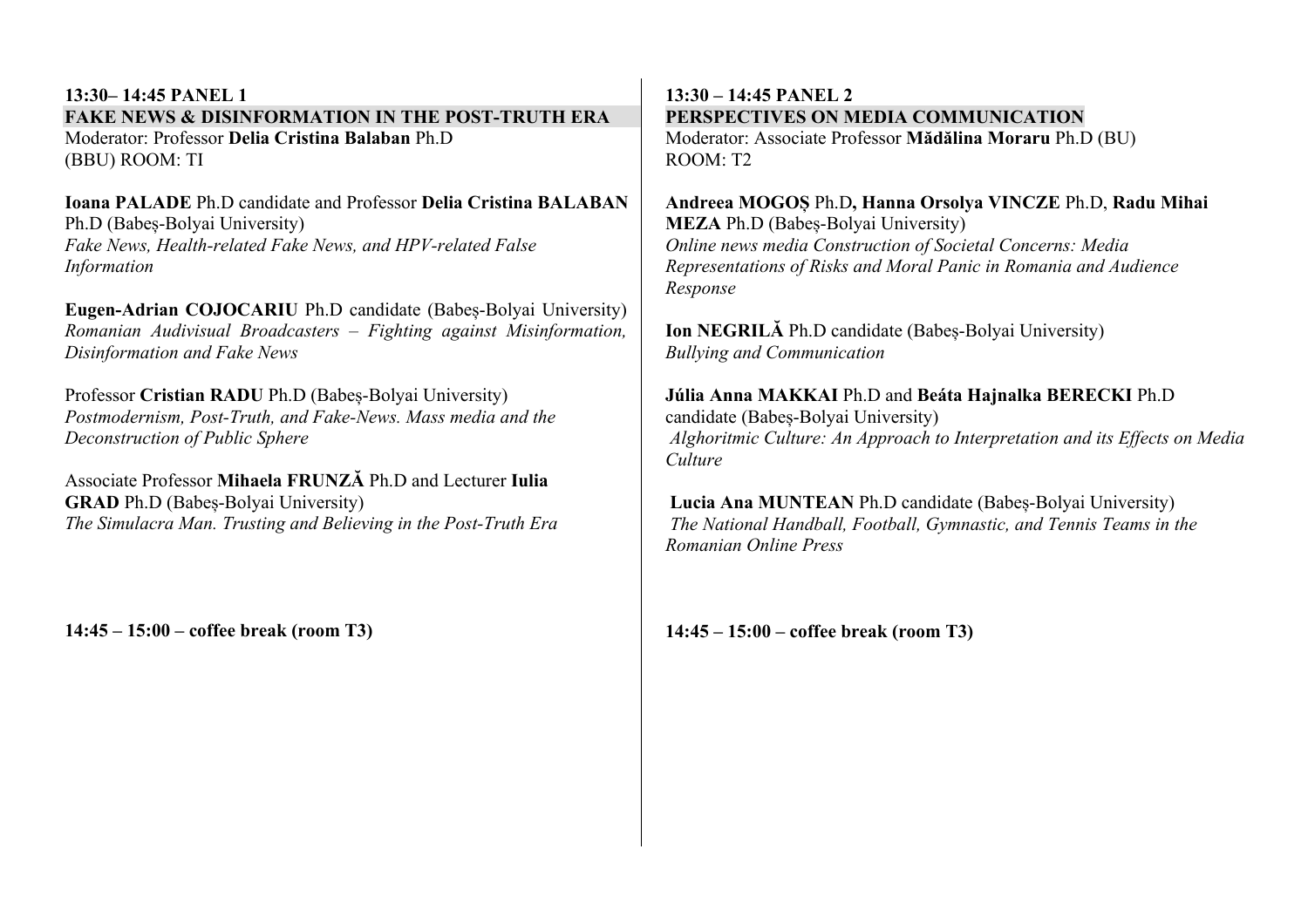| $15:00 - 16:15$ PANEL 3                                                                                                                                                             | COMMUNICATION & THE CREATIVE INDUSTRY                                                                                                                                                                              |
|-------------------------------------------------------------------------------------------------------------------------------------------------------------------------------------|--------------------------------------------------------------------------------------------------------------------------------------------------------------------------------------------------------------------|
| <b>SOCIAL MEDIA: PLATFORMS AND APPROACHES</b>                                                                                                                                       | Moderator: Lecturer Meda Mucundorfeanu Ph.D (BBU)<br>ROOM: T2                                                                                                                                                      |
| Moderator: Lecturer Veronica Câmpian Ph.D (BBU)<br>ROOM: T1                                                                                                                         | Călin CRAINIC Ph.D candidate (Babeș-Bolyai University)<br>The Creativity Rift. Passageway Between Divergence and Relevance                                                                                         |
| Lecturer Mirela ABRUDAN Ph.D and Stefan NEAGA Ph.D candidate<br>(Babeș-Bolyai University)<br>YouTube Consumption Habits of Romanian Gen X                                           | Maria MUSTĂȚEA Ph.D candidate (Babeș-Bolyai University)<br>Struggling to Remain Unique. Pillars of Differentiation in Print<br>Advertisements                                                                      |
| Lavinia TAR Ph.D candidate and Professor Ioana IANCU Ph.D (Babeș-<br>Bolyai University)<br>Gamification Applied to User Interface. An analysis of Social Networking<br><b>Sites</b> | Associate Professor Mădălina MORARU Ph.D (University of Bucharest)<br>The Evolution of the Advertising Agency from a Centralized System to a<br>Decentralized one on the Romanian Market in the Last Three Decades |
| Larisa MURESAN Ph.D candidate (Babeș-Bolyai University)<br>Introductive Notions on the Concept of Influencer in Social Media                                                        |                                                                                                                                                                                                                    |
| Ioana PALADE Ph.D candidate and Lecturer Veronica ILIES Ph.D<br>(Babeș-Bolyai University)<br>Country Branding on Instragram: Romania through the Lens of Sorin Onişor               |                                                                                                                                                                                                                    |
| 18:00 - Dinner                                                                                                                                                                      | <b>18:00 - Dinner</b>                                                                                                                                                                                              |
| 15:00 – 16:15 PANEL 4                                                                                                                                                               |                                                                                                                                                                                                                    |